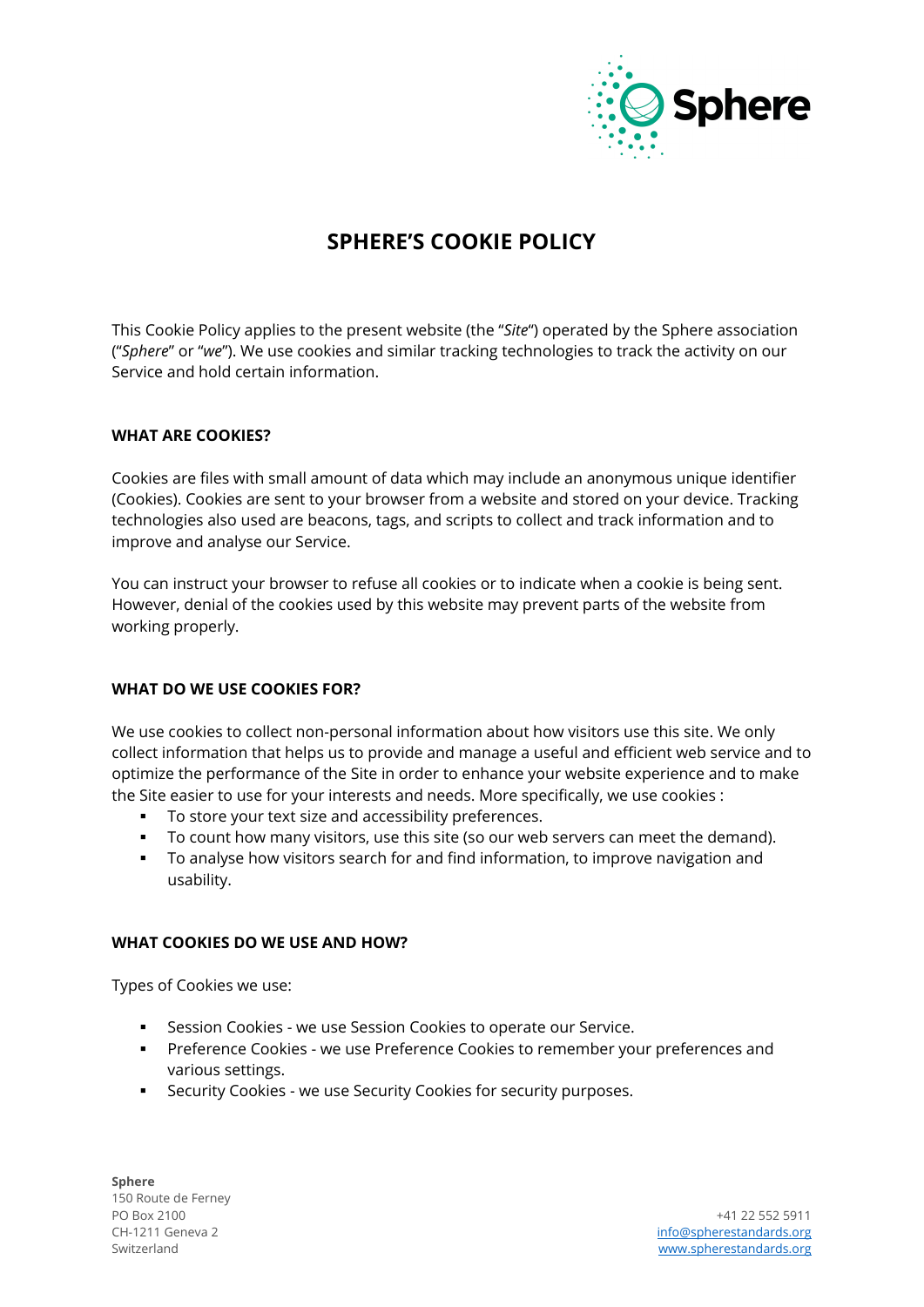# **DoubleClick Cookie**

Google, as a third-party vendor, uses cookies to serve ads on our Service. Google's use of the DoubleClick cookie enables it and its partners to serve ads to our users based on their visit to our Service or other web sites on the Internet.

You may opt out of the use of the DoubleClick Cookie for interest-based advertising by visiting the Google Ads Settings web page: http://www.google.com/ads/preferences/.

#### **Behavioural Remarketing**

Sphere uses remarketing services to advertise on third party web sites to you after you visited our Service. We, and our third-party vendors, use cookies to inform, optimize and serve ads based on your past visits to our Service.

# **HOW TO OPT OUT OF USING COOKIES?**

For a simple guide to manage and opt out of cookies on the Site please see below.

# **1. Google**

- Google AdWords remarketing service is provided by Google Inc.
- You can opt-out of Google Analytics for Display Advertising and customize the Google Display Network ads by visiting the Google Ads Settings page: <http://www.google.com/settings/ads>
- Google also recommends installing the Google Analytics Opt-out Browser Add-on https://tools.google.com/dlpage/gaoptout - for your web browser. Google Analytics Optout Browser Add-on provides visitors with the ability to prevent their data from being collected and used by Google Analytics.
- For more information on the privacy practices of Google, please visit the Google Privacy & Terms web page: http://www.google.com/intl/en/policies/privacy/

# **2. Facebook**

- Facebook remarketing service is provided by Facebook Inc.
- You can learn more about interest-based advertising from Facebook by visiting this page: <https://www.facebook.com/help/164968693837950>
- To opt-out from Facebook's interest-based ads follow these instructions from Facebook: <https://www.facebook.com/about/ads/#568137493302217>
- Facebook adheres to the Self-Regulatory Principles for Online Behavioral Advertising established by the Digital Advertising Alliance. You can also opt-out from Facebook and other participating companies through the Digital Advertising Alliance in the USA http://www.aboutads.info/choices/, the Digital Advertising Alliance of Canada in Canada